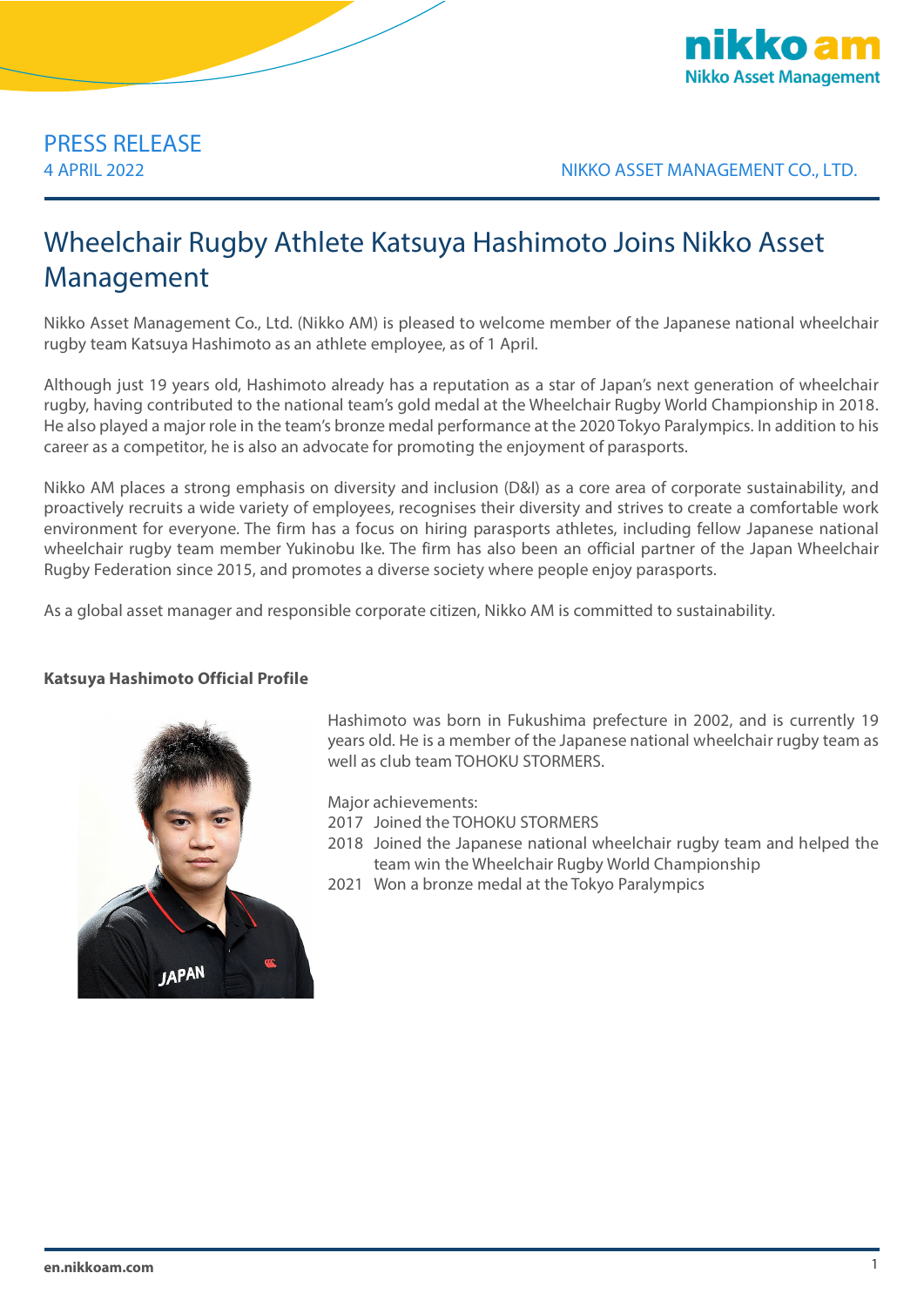### nikko am

Hashimoto commented,"My name is Katsuya Hashimoto, and I am proud to join Nikko Asset Management. I first encountered wheelchair rugby when I was 14. At the time, I was a bit shy, and spent most of my time indoors. This sport changed my life. Although I have only been competing for about five years, I have set a lofty goal to become the best player in the world. It will take an unimaginable amount of hard work to get there, and there will be plenty of obstacles. But beyond every obstacle there is a new discovery. I'm still young and have a lot to learn, but I hope you will cheer me on."



Fellow Nikko AM colleague and wheelchair rugby athlete Yukinobu Ike welcomed Hashimoto. "I look forward to Katsuya joining Nikko AM, and competing with him on the Japan national team. Nikko AM supports its athlete employees to prioritise their sports performance, and sends us as ambassadors to spread our corporate messages. This includes plenty of opportunities to meet and interact with people, such as participating in study sessions for fund distributors. I think an athlete employee is empowered by being able to contribute to a company in a wide variety of ways. Katsuya and I will team up as Nikko AM employees to make the world a better place."

 $-$  FNDS  $-$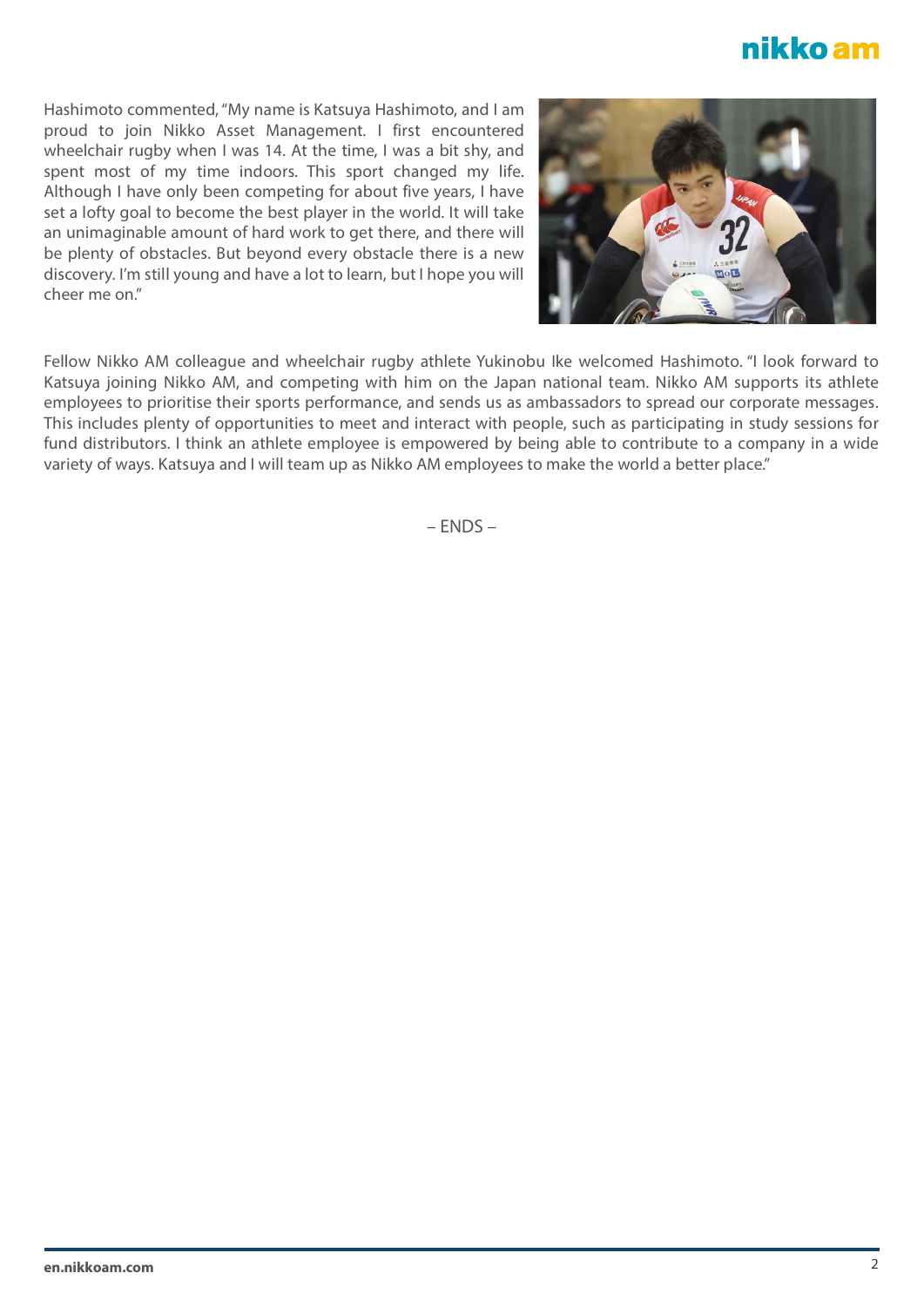

### About Nikko Asset Management

With US\$282.5 billion\* under management, Nikko Asset Management is one of Asia's largest asset managers, providing high-conviction, active fund management across a range of equity, fixed income, multi-asset and alternative strategies. In addition, its complementary range of passive strategies covers more than 20 indices and includes some of Asia's leading exchange-traded funds (ETFs).

Headquartered in Asia since 1959, Nikko Asset Management and its subsidiaries employ personnel representing around 25 nationalities, including approximately 200 investment professionals\*\*. The firm has a presence through subsidiaries or affiliates in a total of 11 countries and regions. More than 400 banks, brokers, financial advisors and life insurance companies around the world distribute the firm's products.

The investment teams benefit from a unique global perspective complemented by the firm's historic Asian DNA, striving to deliver consistent excellence in performance. The firm also prides itself on its progressive, solution-driven approach, which has led to many innovative funds launched for its clients.

For more information about Nikko Asset Management and to access its investment insights, please visit the firm's [homepage.](https://en.nikkoam.com/) 

\* Consolidated assets under management and sub-advisory of Nikko Asset Management and its subsidiaries as of 30 September 2021.

\*\* Including employees of Nikko Asset Management and its subsidiaries as of 30 September 2021.

#### Important Information

This document is prepared by Nikko Asset Management Co., Ltd. and/or its affiliates (**Nikko AM**) and is for distribution only under such circumstances as may be permitted by applicable laws. This document does not constitute personal investment advice or a personal recommendation and it does not consider in any way the objectives, financial situation or needs of any recipients. All recipients are recommended to consult with their independent tax, financial and legal advisers prior to any investment.

This document is for information purposes only and is not intended to be an offer, or a solicitation of an offer, to buy or sell any investments or participate in any trading strategy. Moreover, the information in this document will not affect Nikko AM's investment strategy in any way. The information and opinions in this document have been derived from or reached from sources believed in good faith to be reliable but have not been independently verified. Nikko AM makes no guarantee, representation or warranty, express or implied, and accepts no responsibility or liability for the accuracy or completeness of this document. No reliance should be placed on any assumptions, forecasts, projections, estimates or prospects contained within this document. This document should not be regarded by recipients as a substitute for the exercise of their own judgment. Opinions stated in this document may change without notice.

In any investment, past performance is neither an indication nor guarantee of future performance and a loss of capital may occur. Estimates of future performance are based on assumptions that may not be realised. Investors should be able to withstand the loss of any principal investment. The mention of individual securities, sectors, regions or countries within this document does not imply a recommendation to buy or sell.

Nikko AM accepts no liability whatsoever for any loss or damage of any kind arising out of the use of all or any part of this document, provided that nothing herein excludes or restricts any liability of Nikko AM under applicable regulatory rules or requirements.

All information contained in this document is solely for the attention and use of the intended recipients. Any use beyond that intended by Nikko AM is strictly prohibited.

**Japan**: The information contained in this document pertaining specifically to the investment products is not directed at persons in Japan nor is it intended for distribution to persons in Japan. Registration Number: Director of the Kanto Local Finance Bureau (Financial Instruments firms) No. 368 Member Associations: The Investment Trusts Association, Japan/Japan Investment Advisers Association.

**United Kingdom and rest of Europe**: This document is communicated by Nikko Asset Management Europe Ltd, which is authorised and regulated in the United Kingdom by the Financial Conduct Authority (the FCA) (FRN 122084). This document constitutes a financial promotion for the purposes of the Financial Services and Markets Act 2000 (as amended) (FSMA) and the rules of the FCA in the United Kingdom, and is directed at professional clients as defined in the FCA Handbook of Rules and Guidance.

**United States**: This document may not be duplicated, quoted, discussed or otherwise shared without prior consent. Any offering or distribution of a Fund in the United States may only be conducted via a licensed and registered broker-dealer or a duly qualified entity. Nikko Asset Management Americas, Inc. is a United States Registered Investment Adviser.

**Singapore:** Nikko Asset Management Asia Limited (Co. Reg. No. 198202562H) is regulated by the Monetary Authority of Singapore.